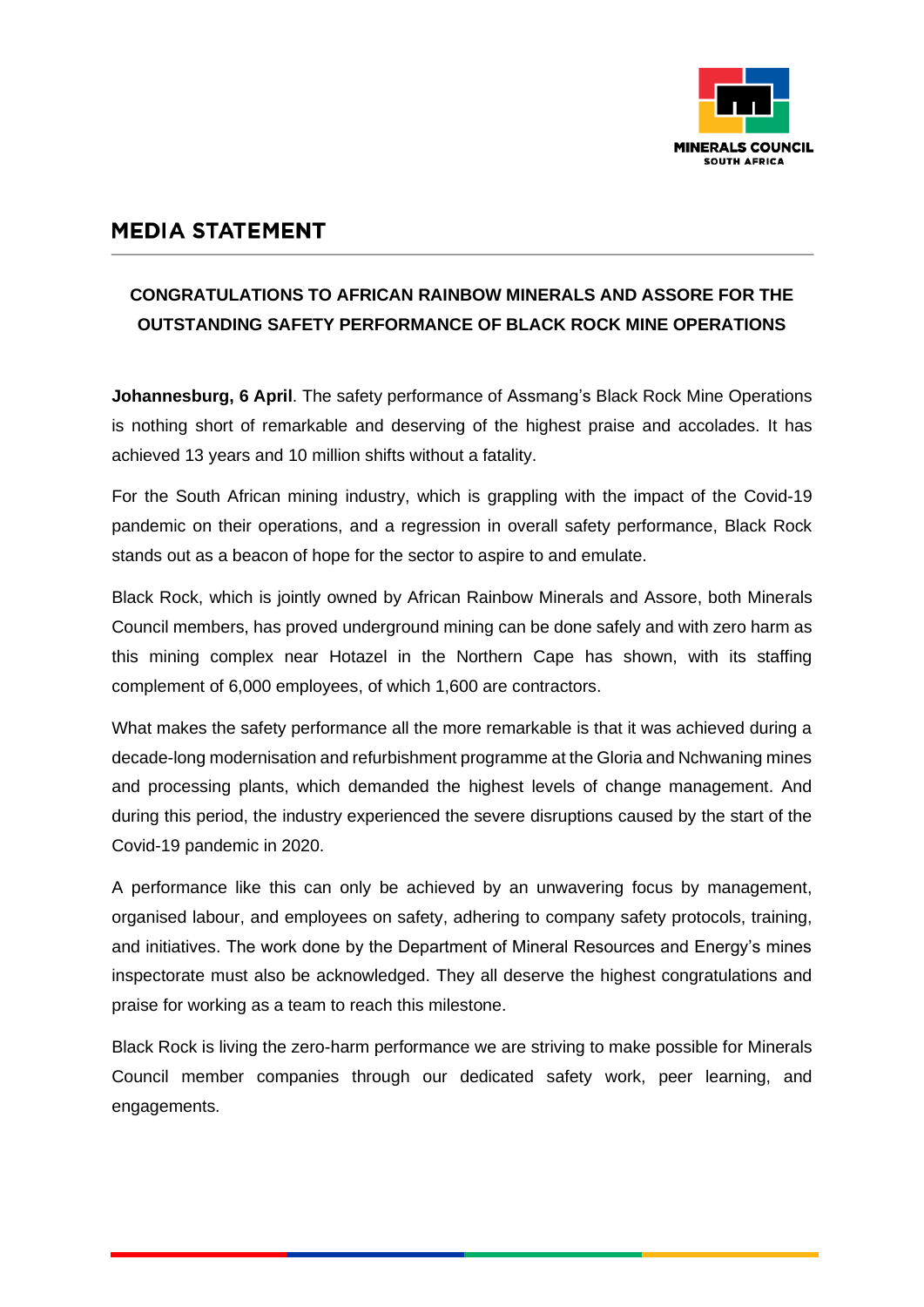At a special board meeting in December last year, eight interventions were agreed to address the industry's unacceptable safety performance. In 2021, the industry reported 74 fatalities, up from 60 in 2020 and 51 the year before.

The first measure is an increased visible felt leadership at mining operations, showing that safety starts at the very top. Safety is the responsibility of all of us, not just those working in dangerous environments. Safety is not only to be practiced at our mining operations but outside the gates too, as we make our way home, and with our families and friends. It's a lifestyle choice, a mindset. Hence the Minerals Council's Khumbul'ekhaya (Nguni word for remember home) strategy on health and safety and the tripartite milestone goal is to ensure every worker returns from work unharmed every day.

Our special board meeting was held shortly after all industry stakeholders including suppliers held the MineSafe 2021 conference in November. At this conference, Black Rock's outstanding safety performance record was recognised among its peers in safety performance and was selected by the Industry Safety Award Adjudicating Committee (comprising Professional Associations, Association of Mine Managers of South Africa and South African Collieries Managers Association) as the winner of the "Best in Class in Other Commodities" category.

To achieve a step change towards transforming health and safety in the mining sector, and realising our goal of zero harm, stakeholders from the Department of Mineral Resources and Energy, the Minerals Council South Africa, organised labour, suppliers' organisations, professional associations, the Mine Health and Safety Council and Mining Qualifications Authority committed to taking full accountability in addressing the challenges besetting the mining sector.

One of the actions was to ensure the industry promotes Covid-19 vaccinations to support the physical and mental health of employees and reduce disruptions to mining operations. I am pleased to say that the mining industry has fully and partially vaccinated more than 75% of its employees, one of the leading performances in the private sector. We have set ourselves the target of 80% and we are getting there.

The Minerals Council and its partner, the Council for Scientific and Industrial Research, at the Mandela Mining Precinct are working hard on modernising our industry to make it possible to mine with zero harm to our employees.

The Minerals Council has embarked on a five-year, R46 million investment into the implementation of a Fall of Ground action plan that we launched at our National Day of Health and Safety in Mining in July last year. We have held a day of learning on how our members